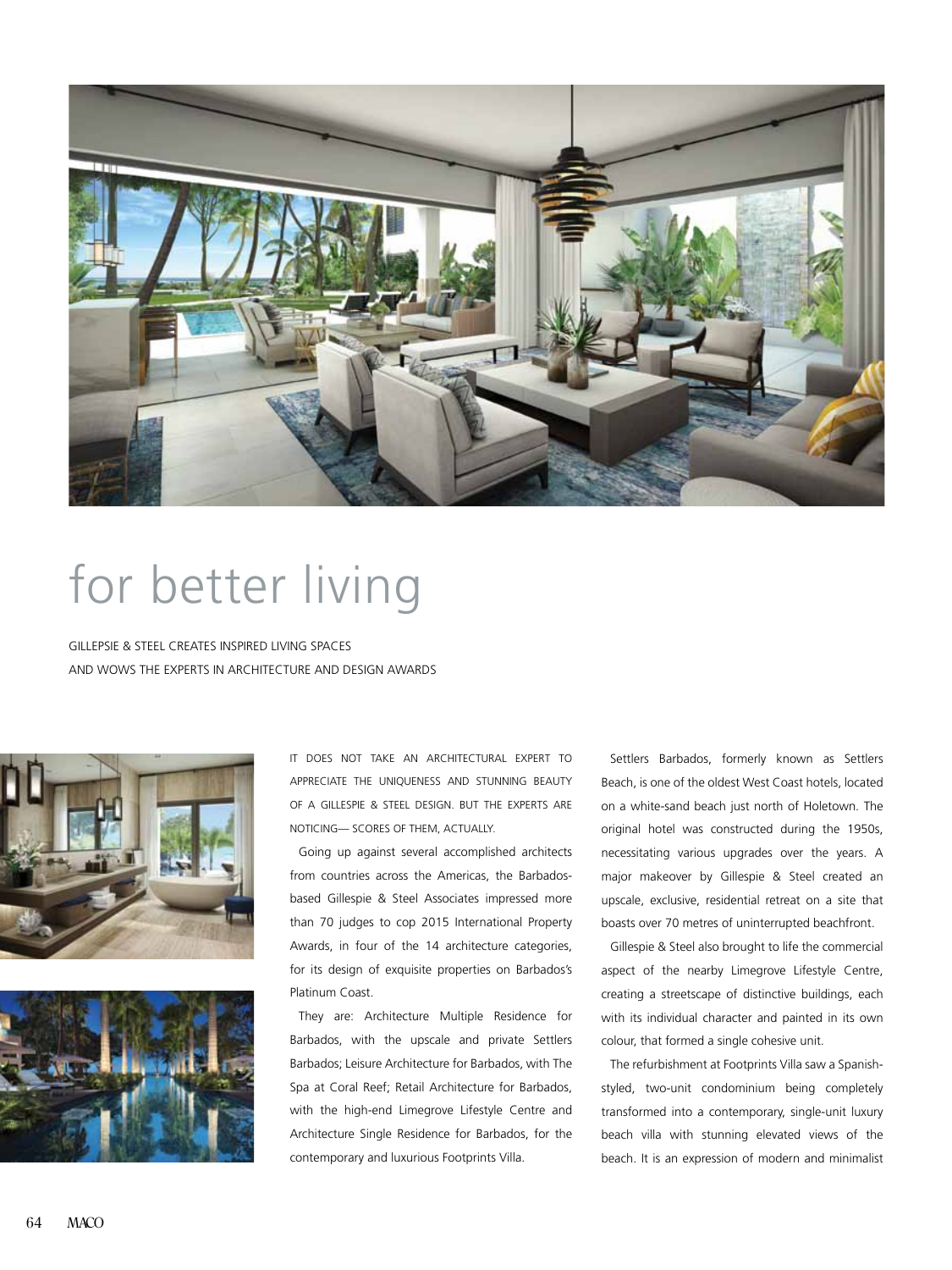WRITER Dawne Parris

PHOTOGRAPHERS DAN CHRISTALDI, CORAL REEF CLUB, JUST VIZ, MIKE TOY

architecture, featuring a cascading water wall that provides a soothing ambient background.

With Gillespie & Steel's touch, a secluded oasis incorporating lush tropical vegetation and the beach front was created at The Spa at Coral Reef Club.

 Not that a company with 46 years' experience and footprints across Barbados, the region and further afield still needs to prove itself, but winning a prestigious International Property Award furthermore four—is no small feat. It is a worldrenowned mark of excellence, celebrating the highest levels of achievement by companies operating in all sectors of the property and real estate industry anywhere in the world.

 Gillespie & Steel faced a strict set of criteria and the scrutinizing eye of a panel of experts in a range of property disciplines across the world, and chaired by two members of Britain's House of Lords Lord Caithness and Lord Best.

 The designs submitted by the firm and the other Americas winners were said by President of the Awards Stuart Shield to be "exemplary" and their projects "meticulously planned, not only to prove functional, but also to be aesthetically pleasing and highly sustainable, creating the perfect environments in which to live, work or play."

It was an endorsement of Gillespie & Steel's work and meshed with the company's main objective.

"Our goal is to help people have better lives by creating inspired places for them to truly live, work, learn and play," the company declares on its website.

The announcement of the awards the firm won either highly recommended or five-star—came in October at a glitzy awards ceremony held in Barbados for the first time in the 10-year history of the competition.

If Gillespie & Steel attains the highest score in the architecture category of the international awards, it will move on to the final stage of the International Property Awards to compete against winning companies from Asia Pacific, Africa, Arabia, Britain and Europe for the coveted title of World's Best Architect.

Whether or not Gillespie & Steel takes that crown, its four other International Property Awards will take pride of place alongside two Commonwealth Association of Architects Awards, two Bloomberg





but winning a prestigious International Property Award—furthermore four—is no small feat. It is a world-renowned mark of excellence, celebrating the highest levels of achievement by companies operating in all sectors of the property and real estate industry anywhere in the world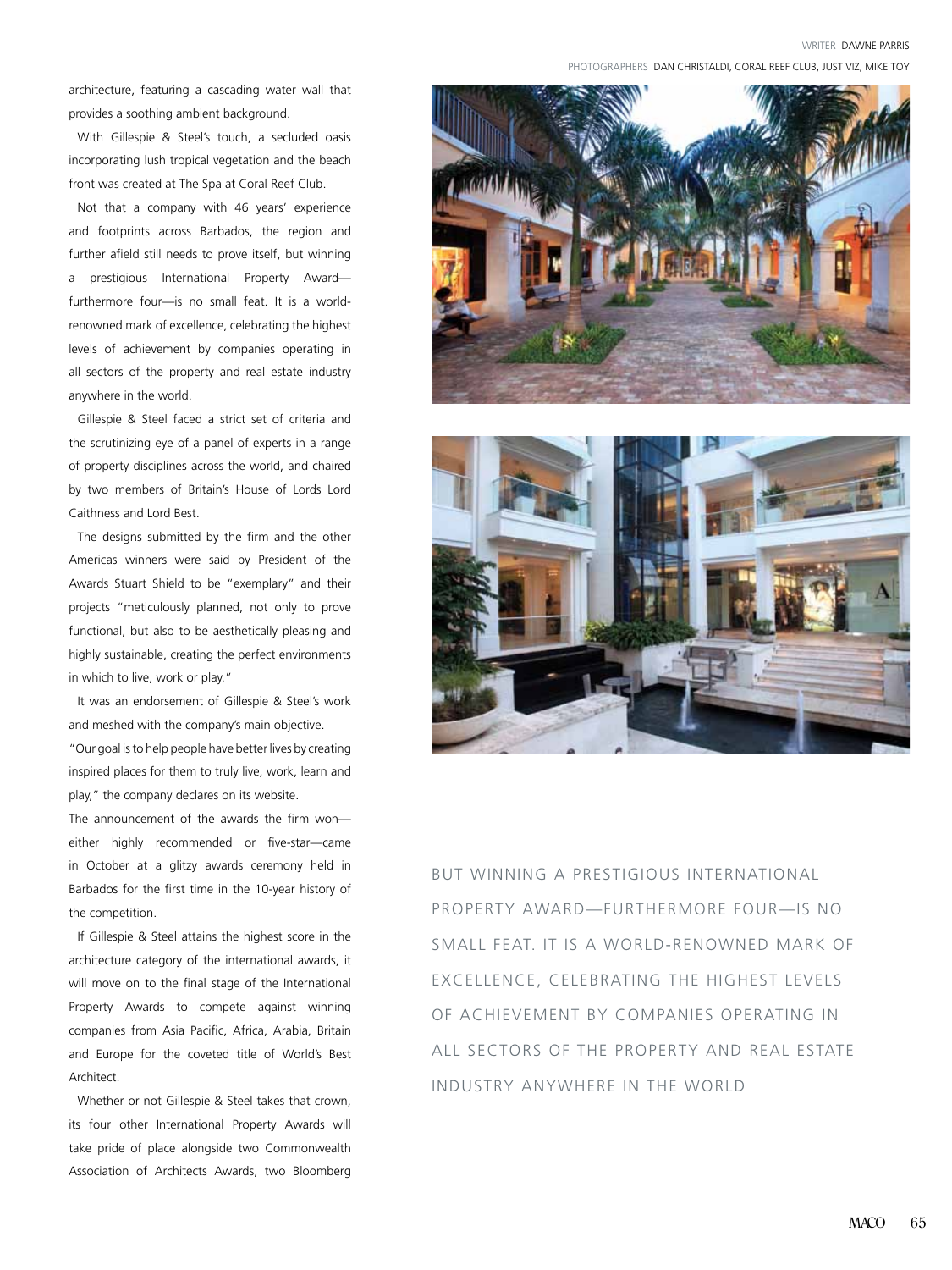Residential Property Awards and several Barbados National Trust Awards which the company has received over more than four decades of providing architectural design, interior design, and planning and project management services.

 The company has a long history of designing highly desirable and inspired spaces and it's continuing its "quest to create luxury residences, commercial buildings and civic spaces that redefine the style of Caribbean architecture."

It has already been successful in doing so, weaving the history, culture and heritage of the region into innovative designs to create beautiful environments that are authentic, unique and highly marketable and excelling in its interior design projects. From the South to the West Coast of Barbados, Gillespie & Steel has made its mark, designing edifices that stand out for all the right reasons.

 But it isn't concerned only with aesthetics. Environmental considerations are foremost in the minds of team members as they undertake each architecture and design project.

 The member of the United States Green Building Council insists, as a rule, that all buildings it designs make efficient use of tropical design principles for energy conservation, and applies other green design principles to address potential negative environmental impacts—a policy that would put a smile on the faces of environmental activists and renewable energy advocates.

"Our approach to design places considerable emphasis on project solving in the Caribbean context, producing solutions that work well within the climatic, financial and technical constraints of the region," the company says.

 Gillespie & Steel has also cemented its place as a leader in project planning in the Caribbean and beyond, designing new and existing communities in Barbados, Saint Lucia, Jamaica, The Bahamas, The Turks & Caicos Islands, Colombia, Guatemala, and several resort and urban communities in the United States. It has also worked with several major international planners.

If the accomplishments so far are anything to go by, even more recognition and awards are forecasted for Gillespie & Steel Associates. M